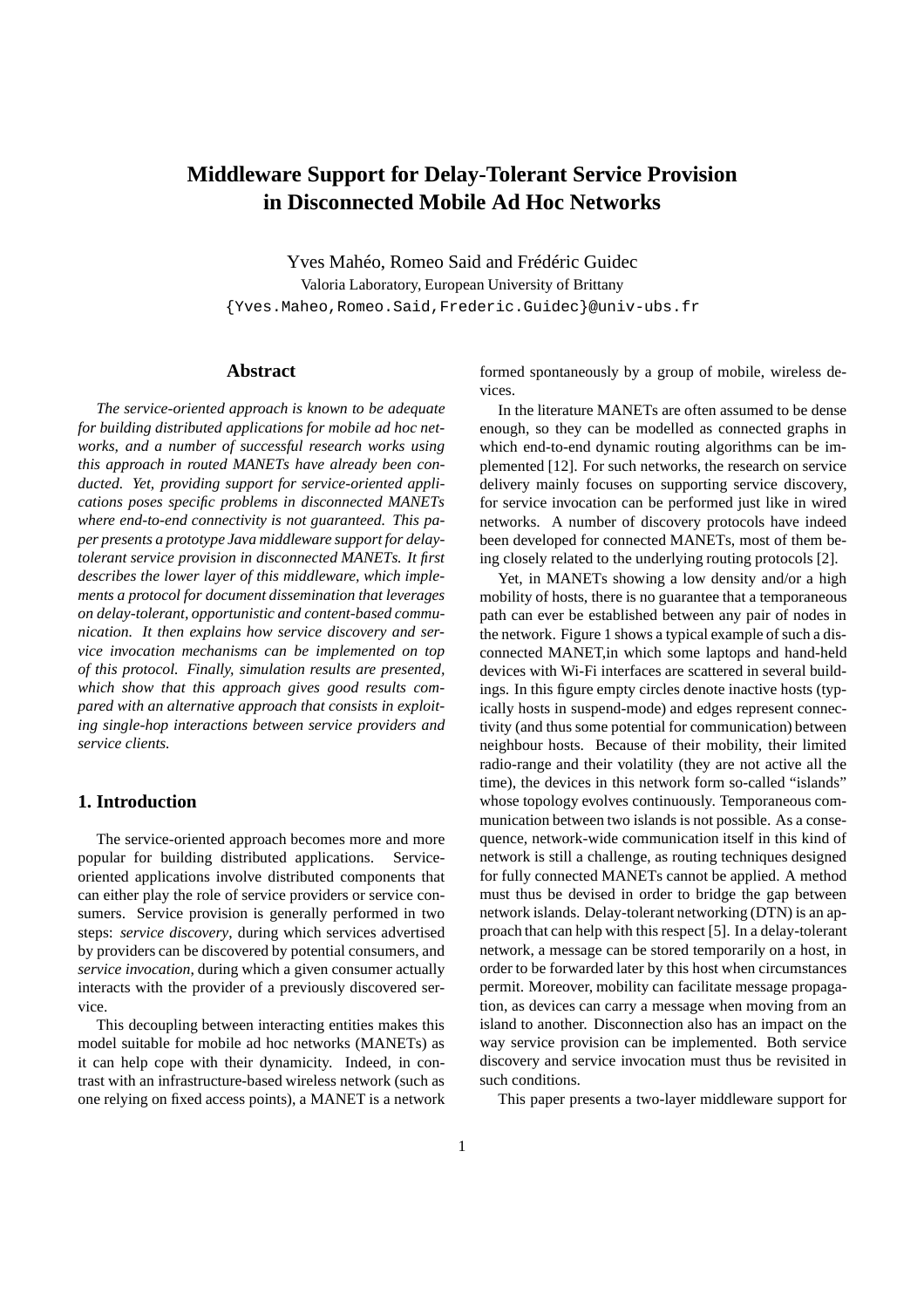

**Figure 1. Example of a disconnected MANET**

delay-tolerant services in a disconnected MANET. The lower layer implements a communication protocol for DTN which leverages on the combined principles of contentbased communication, opportunistic networking and delaytolerant networking in order to account for the absence of end-to-end connectivity in the network. This protocol is accessible to the programmer through a simple publish/ subscribe API. The upper layer of our middleware provides service delivery facilities. It allows service providers to describe and advertise services, using both functional and nonfunctional properties. Service consumers can discover services network-wide according to patterns matched against service descriptions. Besides, because of the delay-tolerant nature of the underlying network, service requests and responses are actually performed asynchronously.

The remainder of this paper is organized as follows: Sections 2 and 3 respectively describe the communication layer and the service layer of our middleware support. Simulation results are described in Section 4. Finally, Section 5 discusses related research works, and Section 6 concludes the paper.

## **2. DTN communication layer**

## **2.1. Model and Protocol**

Our communication middleware is called DoDWAN (Document Dissemination in Wireless Ad Hoc Network). It supports the content-driven, opportunistic dissemination of structured pieces of information in the network. Content-based communication is a style of communication whereby the flow of information is interest-driven rather than destination-driven [1]. Receivers specify the kinds of information they are interested in, without regard to any specific source. Senders can send information in the network without addressing it to any specific destination. In our model, the structured pieces of information we consider are referred to as "documents". A document is composed of two parts: its descriptor, and its content. The descriptor can be perceived as a collection of attributes, which can provide any kind of information about the corresponding document, such as its origin, its topic, a list of keywords, the type of its content, etc.

DoDWAN provides support for storing documents in a host's local cache, so this host can serve as a mobile carrier for these documents while moving in the network. Each host is associated an "interest profile", that determines the kind of information it is interested in, and thus implicitly the kinds of documents for which it is willing to serve as a mobile carrier. DoDWAN also defines a gossip-like communication protocol to orchestrate interactions between neighboring hosts, allowing them to exchange documents according to their respective interest profiles. Interaction between mobile hosts relies on a simple model, whereby each host periodically broadcasts its own interest profile and a catalog of document descriptors that are currently available in its local cache. When a host discovers that one of its neighbors can provide a document it is interested in (that is, a document descriptor that matches its own interest profile and that is not already available in its own cache), it can request a copy of this document from this neighbor. Upon receiving one or several requests for a particular document from its neighbours, the owner of this document broadcasts it on the wireless medium, so it can be received by all requestors simultaneously. Transient contacts between mobile hosts are thus exploited opportunistically for exchanging documents between these hosts, based on their respective interest profiles, and based on the documents they can provide each other on demand.

DoDWAN has been designed so as to maximize the document delivery ratio while remaining very frugal as far as the number and the volume of messages are concerned. It has been implemented in Java, in such a way that it can notably exploits the broadcast capabilities of different MAC layers, such as that of 802.11 (Wi-Fi). Further information about DoDWAN and about the content-based dissemination protocol it implements can be found in [7].

#### **2.2. Publish/subscribe API**

DoDWAN provides several kinds of API, including a publish/subscribe API we used to construct our service platform. With this API the programmer is provided a number of interfaces that allow to perform the following tasks:

• *Create and manipulate transfer documents* A *transfer document* contains an arbitrary payload and a descriptor consisting of a number of attributes (couples key/ string value). Some attributes are predefined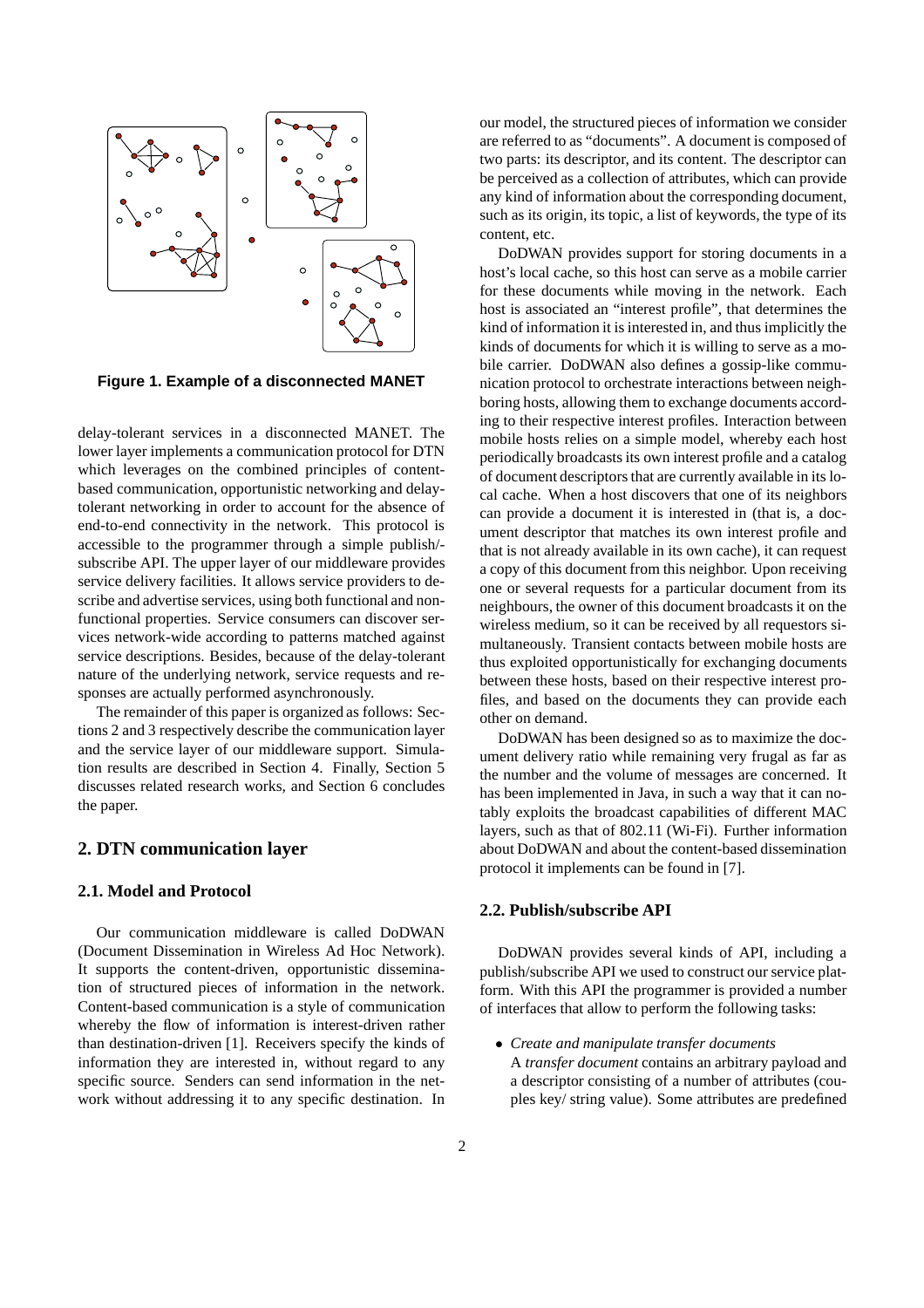(such as one that specifies the expiration date of a document) and new ones can be added as reqired by the programmer. Attributes can be manipulated with traditional getters/setters.

• *Publish documents*

Transfer documents that are supposed to be delivered to others hosts are published, that is, they are simply "pushed" into the network. According to the model described above, the effect of publishing a document is that this document is simply deposited in the local cache of the sender. It will subsequently be automatically and opportunistically transmitted to other hosts that have subscribed for this kind of document.

• *Subscribe for documents*

In order to specify what kind of transfer documents a host wishes to receive from the network, this host provides a document pattern. A document pattern is simply a descriptor that contains a number of attributes (those attributes one wishes to base the selection upon), each of them carrying a value that is a standard regular expression that will be matched against actual values in the descriptors of accessible documents. The above-mentioned interest profile of a host is directly generated by DoDWAN from the different subscription patterns.

• *Receive documents*

Document subscription triggers the installation of an event listener. When subscribing for a particular kind of documents, one specifies a handler (actually an object with an implicit handler method) that should be called when a matching document is received and deposited in the local cache. Handlers are therefore automatically invoked upon reception of "interesting" documents, that is documents that match the local host's interest profile.

## **3 Service Layer**

The upper-layer of our middleware support is an aggregation of service-oriented concepts and techniques forming what we refer to as "a service platform". This service platform was built while always trying to take into account all the specificities of disconnected mobile ad hoc networks. The two main characteristics that have to be taken into account are the communication delays and the absence of endto-end connectivity, the latter leading to an unpredictable availability of service providers. These aspects have obviously an impact on the application logic. But because this impact is essentially application-specific, it will not be discussed further in this paper. Instead our aim is rather to show how middleware mechanisms can be implemented at the service-level so we can cope with the induced delays on both the provider and the client sides, and how we can give the client the means to be aware of the available services in its environment (discovery) and the means to asynchronously interact with these discovered services (invocation).

## **3.1 Architecture**

The service platform we developed covers the main aspects of service-oriented programming. It therefore implements protocols for service description, service discovery, and service invocation. This platform is implemented in Java. Each mobile node in the network is meant to run only one instance of the service platform, that will take care of the needs of both service providers and service clients.

The architecture of our service platform is depicted in Figure 2. It is composed of the following modules:

- The *Service Manager* module exposes a service logic to be consumed by remote Client modules. A Service Manager is a service container. It includes service business classes and their descriptions, and it supplies translation between local and remote method invocations. Many instances of Service Manager modules can be operational, each instance corresponding to one installed service.
- The *Client* module wraps a service discovery pattern and supplies a user interface and remote method invocation functionality. Many Client modules can be operational, each module corresponding to a declared service pattern.
- The *Repository* module is a self managing storage space for service descriptors. It is also responsible for a platform-wide application of the advertising and discovery policies.
- The *Controller* module mainly handles the life-cycles of the Service Manager and Client modules.

Communications are carried out by message passing. Messages encapsulate transfer documents that can be sent or received using the publish/subscribe API detailed in Section 2. The content-based nature of the publish/subscribe paradigm is clearly appropriate for service advertisement and discovery. It namely allows semantic discovery when matching a client service pattern against service descriptors. Besides using the publish/subscribe model for service advertisement and discovery, we also rely on this model to support invocation requests and responses. Indeed, the underlying support for content-based communication makes it possible to address a document to a specific host by inserting a destination attribute in the document's descriptor.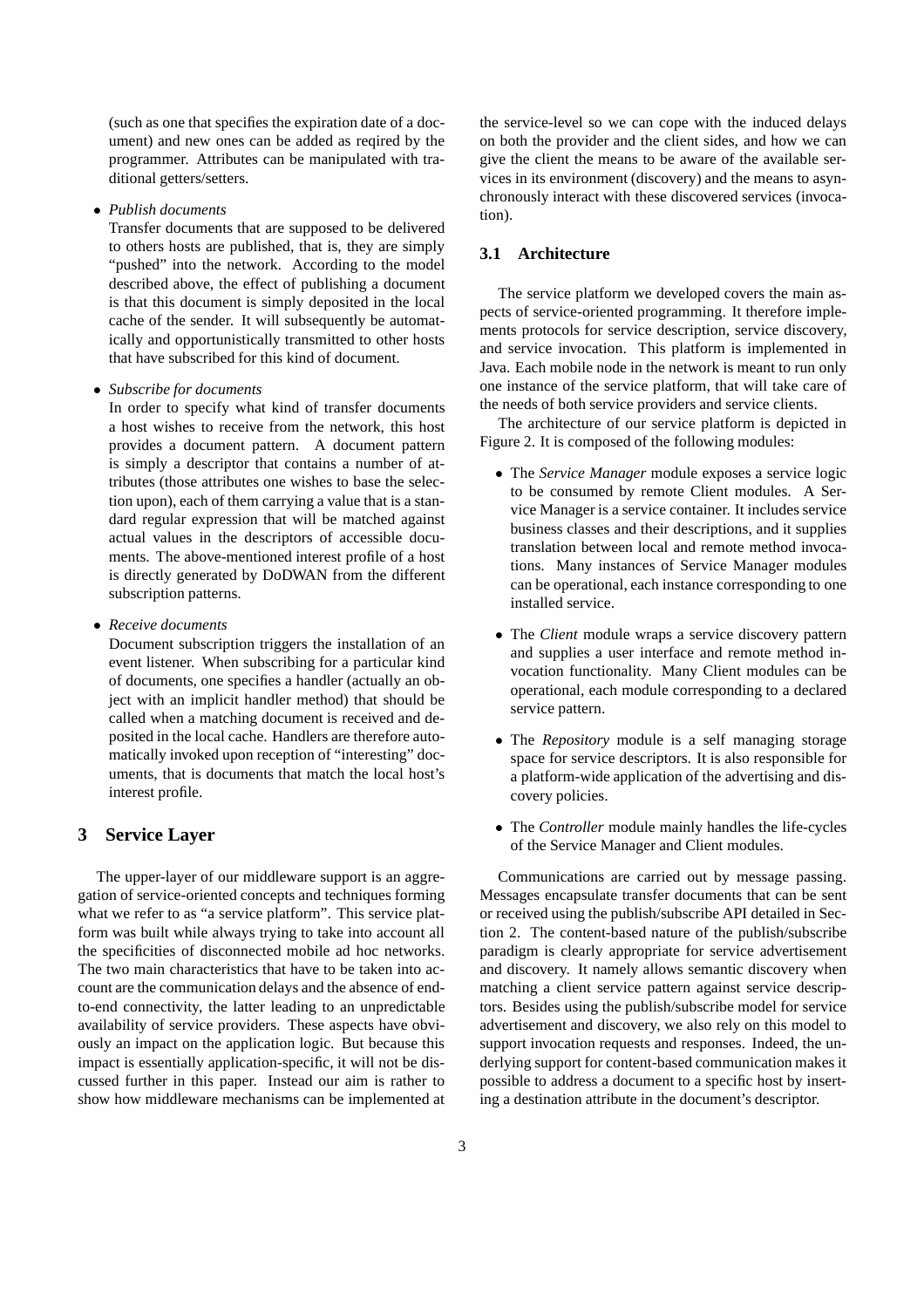

**Figure 2. Architecture of the service platform**

#### **3.2 Behavior of Service Providers**

On the service provider side, the administrator of the host installs for each service the needed service business classes and supplies the corresponding service descriptor. The descriptor of a service is an XML document containing all the information needed by the Client modules to select and then invoke this service. The functional interface of the service is described using the WSDL description language [3]. Nonfunctional properties (such as the service name, description, author, etc.) and context-aware properties (e.g. availability, reliability, trust) can be taken into account in the selection process.

The service descriptor is submitted to the advertising policy of the local Repository module. This module regularly publishes all local descriptors. The Controller module reads the business classes implementing the service and creates a new instance of the Service Manager module. This module subscribes for incoming invocation requests. When receiving such requests it will translate them into local method invocations, and it will then translate the local results back by publishing responses containing these results. The payload of the invocation message is implemented in SOAP [6].

#### **3.3 Behavior of Service Clients**

On the service client side, the user defines a service pattern (written in XML) that is meant to match a service descriptor published by a provider. The Controller module creates a corresponding Client module instance that updates the discovery policy of the Repository module by submitting its service pattern in order to convey its wishes in the discovery process. The Repository module submits the service pattern for subscription and stores all the matching service descriptors it receives from the network. Thus, at any time, and for a given service pattern, the client has access to a list of matching services collected in the local repository. The client can invoke the desired service by publishing a method invocation (with a SOAP message payload). It then subscribes and waits for the service response.

# **4 Simulation Results**

In order to evaluate the applicability of our approach, we have conducted a series of simulations. We focus here on one particular experiment whose objective was to measure the ability of our service platform to satisfy client service discovery requests and service invocations. In this perspective, we compared our approach to one consisting in restricting communication to one-hop transmissions. In this alternative model, a service client must move within the radio range of a service provider in order to be able to discover the services it provides, and possibly invoke these services. In the remainder of this section, we will call this model PROX-IMITY-based as opposed to the DODWAN-based model described in this paper.

We ran two simulations to establish this comparison. We first simulated our service platform stack running over DoDWAN as depicted in Figure 2, and second we simulated the same service platform stack running over a proximity module that replaced the DoDWAN module. This proximity module implements one-hop discovery and invocation. We tuned the parameters of the implementation (such as the advertisement frequency) so as to remain consistent with the DoDWAN implementation.

In both simulation runs, the simulation starts by the client defining its service discovery criteria. These criteria are assembled into a service pattern. Then, the scenarios slightly differ depending on the chosen model.

- DODWAN-based: The client sends a discovery request (i.e. it injects the service pattern in the network) and then waits for a discovery response (i.e. it waits for being notified when a matching service description issued by a provider has arrived). After processing a discovery response, the client sends an invocation request to the provider and waits until the invocation response is received. All along these interactions, the client and the provider do not necessarily have to be close neighbors, as messages are exchanged network-wide using the DoDWAN dissemination protocol.
- PROXIMITY-based: After the client has defined its service pattern, it waits for an encounter with a matching service provider (which regularly broadcasts service advertisements). When such a provider is in radio range, the client processes the advertised service description, sends its invocation request and waits until it receives a response. Of course, in this scneario the client and the provider must stay in radio range during the whole duration of the transaction.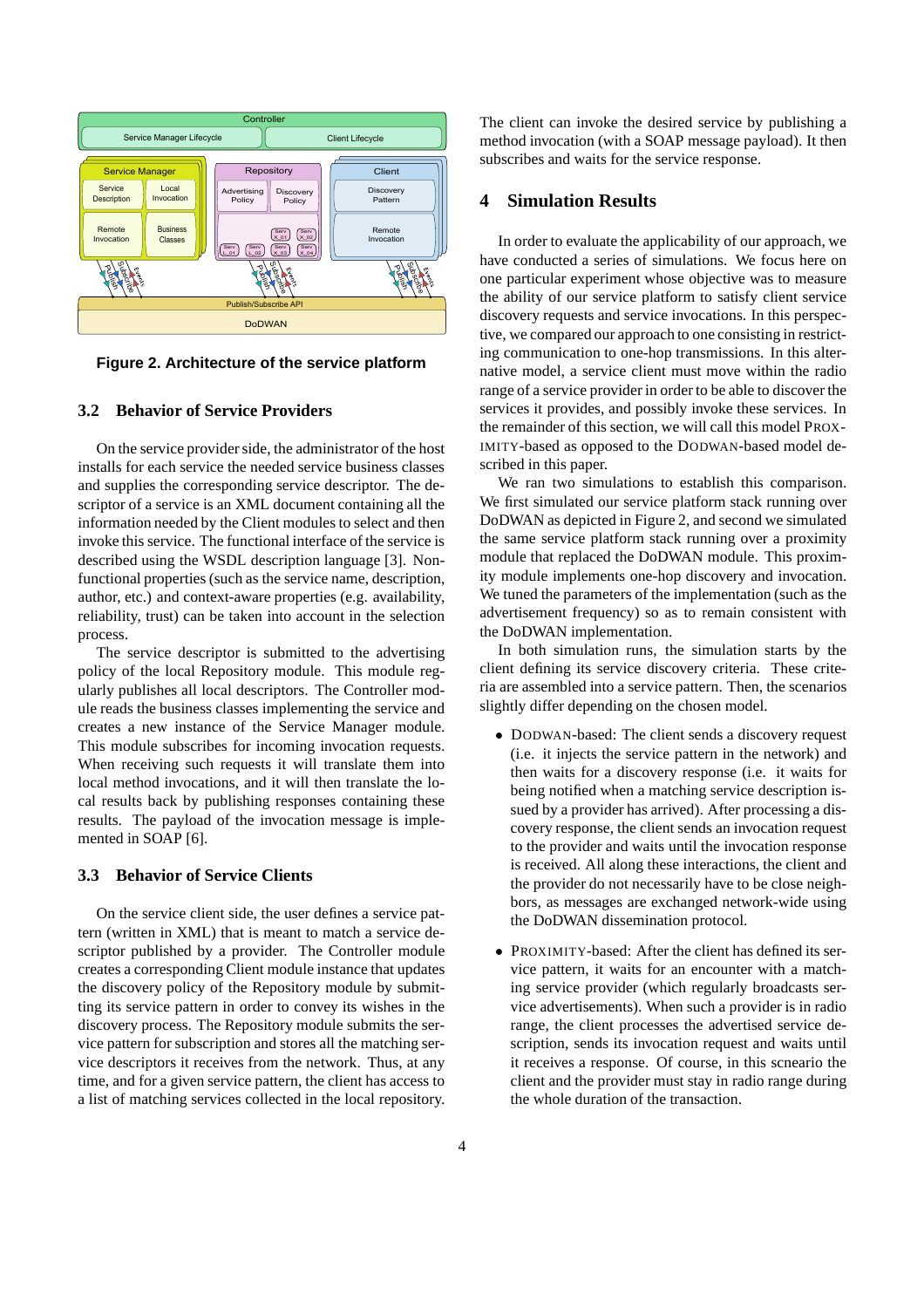The simulation environment is an open  $1 \text{ km}^2$  simulation area, populated with hosts equipped with Wi-Fi interfaces evolving according to a random waypoint mobility model at speeds varying between 2 m/s and 3 m/s. We created a scarcely populated environment with 100 hosts. Among these hosts, only one is a service provider (which provides a unique service) and 20 of the remaining hosts are potential clients of this service. The remaining 79 hosts are neither producers nor consumers of the single service considered in this scenario. Yet they can serve as message forwarders and carriers, thus helping documents to disseminate networkwide. At time zero, all the clients begin searching for a provider of the desired service. Each of them will send an invocation request as soon as it receives the service description. We ran the simulations in the same environmental conditions for both the PROXIMITY-based and the DODWANbased communication models. The simulations were performed with the MADHOC network simulator [9], which allows us to run the actual code of the service platform and the underlying communication middleware.

Figure 3 gives some information about the performance of the discovery process and the overall process (involving a discovery and an invocation) for the PROXIMITY-based and the DODWAN-based communication models. The curves show the percentage of client hosts that have received a response against time. A response is a discovery response (dashed curves) or an invocation response obtained after a discovery process (full-line curves).



**Figure 3. Discovery and invocation satisfaction ratios for the DODWAN-based and the PROXIMITY-based models**

As expected, the two PROXIMITY-based curves are almost superimposed. This is because of the synchronous interactions of requests and responses this model permits. However, the global performance remains low: no more than 20% of the clients are satisfied, even after a 1200 s period of time. The fact that a client and a provider can only count on their own move to be able to interact is indeed very penalizing.

With the DODWAN-based model, we observe a delay between the discovery and the invocation due to the very nature of the communications. This delay increases (before the curve flattens) because of the two-way transmissions induced by the service invocation. Yet clients discover the service provider much faster than with the PROXIMITY-based model: the first client receives a service description in approximately 50 s (against 150 s with the PROXIMITY-based model). And after 550 s, all the clients have completed the discovery phase. The same kind of observation can be made when studying invocation responses: performance is comparable with the PROXIMITY-based until 200 s but the the curve clearly arises afterwards. After approximately 17 mn (1030 s), all the clients have received their invocation response (against only 20% for the PROXIMITY-based model).

These results confirm that using DoDWAN can effectively help in allowing interaction between service providers and service clients, especially as the network gets sparser. The global cost in messages has not been taken into account in the work reported here. However, several other simulations –not detailed for the sake of brevity– show that, when considering a greater number of service providers, the relative cost induced by the participation of relaying hosts in the DODWAN-based model decreases.

#### **5. Related Work**

Service-oriented programming in pervasive environments has been the object of many research activities. Most of them primarily focused on service discovery [16] and tried to use traditional centralised directory services in infastructure-based wireless networks.

Recently, the characteristics of MANETs (dynamicity, low resources, unreliable transmissions) have been taken into account, with the development of specific discovery protocols. For many of these protocols, communications are still considered achievable and to some extent sustainable (routes between hosts can always be established) [15, 4, 11, 2]. Konark [8] uses a fully distributed advertisement/discovery scheme but relies on a multi-hop multicast and implements session-based invocations.

Other efforts try to create a virtual upper layer in MANETs where some selected hosts are assigned special capabilities. Some of them implement decentralized directories for discovery [14] where each interconnected network (small connected network group) has one directory, while others assign network service brokers [13] or create network backbones [10]. Our prototype does not assume any viable interconnections so each host is responsible for its own ser